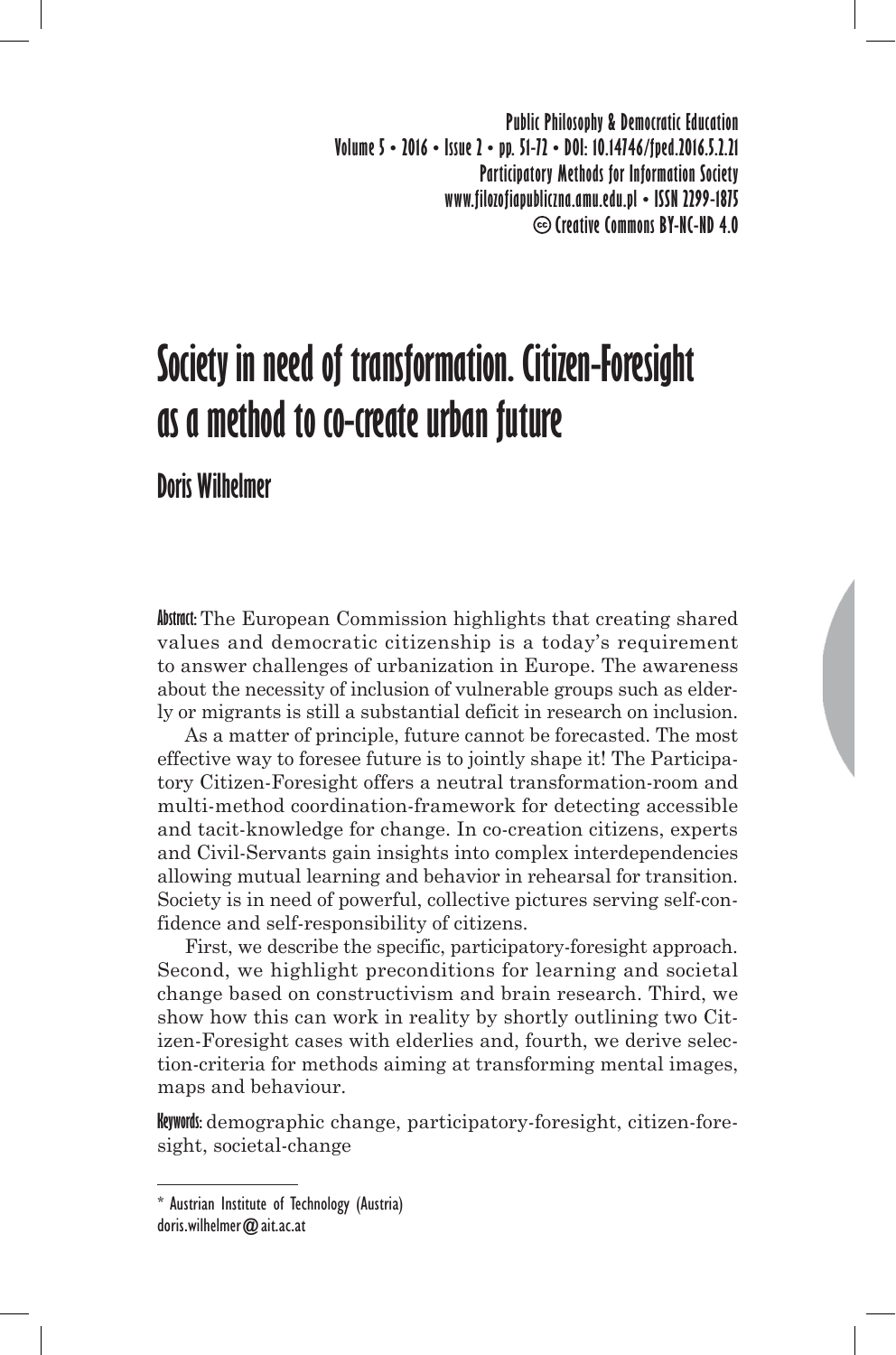# **1. Introduction**

## **1.1. Initial situation**

Today we face economic crises and global challenges driving societal and political transformation in Europe. The European Horizon-2020 strategy was developed to address major concerns shared by citizens in Europe and aiming at solving key global health and development problems by agenda setting of policy-priorities. The issues covered are grand in scope and scale, and are generally made up of "wicked problems" (Rittel & Weber, 1973) that are even impossible to solve by single agencies or through rational planning approaches.

## **1.2. Society in need of transformation**

Transformation is a systemic phenomenon by nature resulting from continuing interaction between different actors and organizations (Freeman, 1970). This means that an organization does not change in isolation but rather in interaction with its environment. Such environments are complex by nature and difficult, indeed, mostly impossible to shape with a view to directing transformation in a predictable topdown manner. This highlights the fact that a one-size-fitsall approach to promoting transformation is unlikely to work across the range of challenges to be addressed.

Context-sensitive approaches aiming at sustainable transformation have to activate various resources. For successfully doing so, a) facilitation of experimentation and learning as safeguarding "variety", b) nurturing knowledgedevelopment besides science and technology, and c) knowledge-diffusion are needed (Cagnin et al., 2012).

## **1.3. Need of future-oriented societal learning**

Grand challenges draw attention to long-term trends and risks. Today's decision-making should not only focus on current questions but also has to cope with upcoming opportunities and threats.

With increasing numbers of governmental but also nongovernmental organizations taking part in a future-oriented-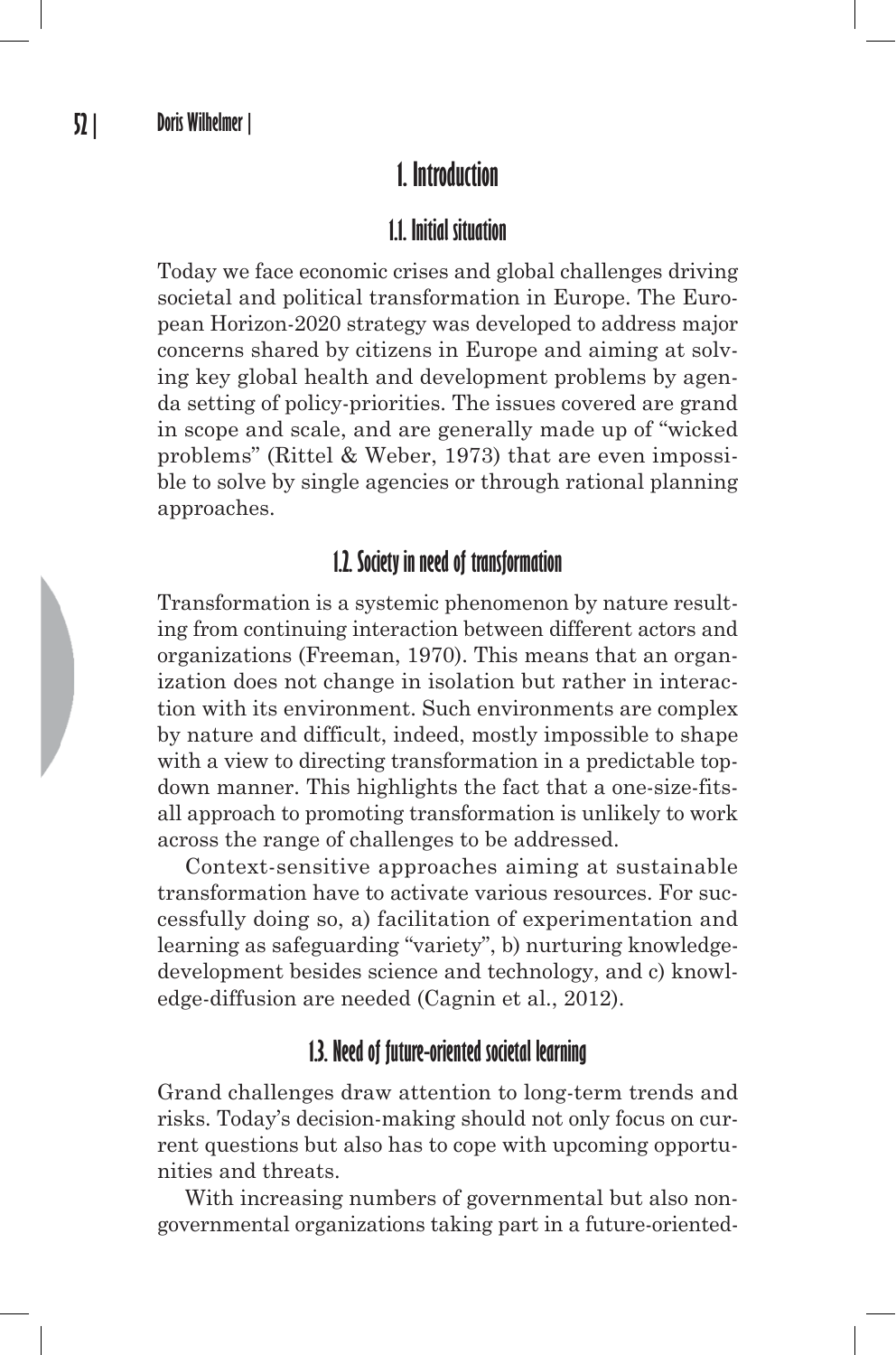governance, the coordination of diverse sets of organizations becomes more important. A large number of measures have been tried for enhancing government-coordination (Peters, 1998; 2001; Verhoest et al., 2007; Lindner, 2012; Biegelbauer, 2013; Laegreid et al., 2015) for the policy and administrative levels on the one hand and citizens on the other.

Foresight processes offer a future-oriented framework to assist policy-makers as well as business and societal actors in managing the uncertainty of future developments by providing spaces to come together, to better appreciate their mutual positions vis-á-vis various solutions. Oriented on grand-challenges, new knowledge as well as a new type of learning in the sense of so called "mode 2" knowledge-production (Nowotny et al., 2003) is needed.

In the following we want to show that the future-oriented approach of Participatory-Foresight is a new instrument of coordination aiming at both policy and societal learning.

# **2. Participatory-foresight as an instrument of governmental-coordination**

#### **2.1. What is foresight?**

Foresight is a conceptual-framework as well as a process of prospective analysis and informed decision-making that includes long- to mid-term considerations of likely, possible, or even just thinkable futures (Miles, 2008). Aiming at context-governance backwards from future-perspective foresight-outcomes are expected to deserve the label of sustainability and innovation. This requires complex processes of transformation demanding the combination of foresight methodology with principles and techniques stemming from organizational development (Wilhelmer & Nagel, 2013).

#### **2.2. Participatory-foresight – future emerges in co-creation**

Due to the demand to answer upcoming grand challenges, we can detect an increasing need for forward-looking approaches in policy and economy.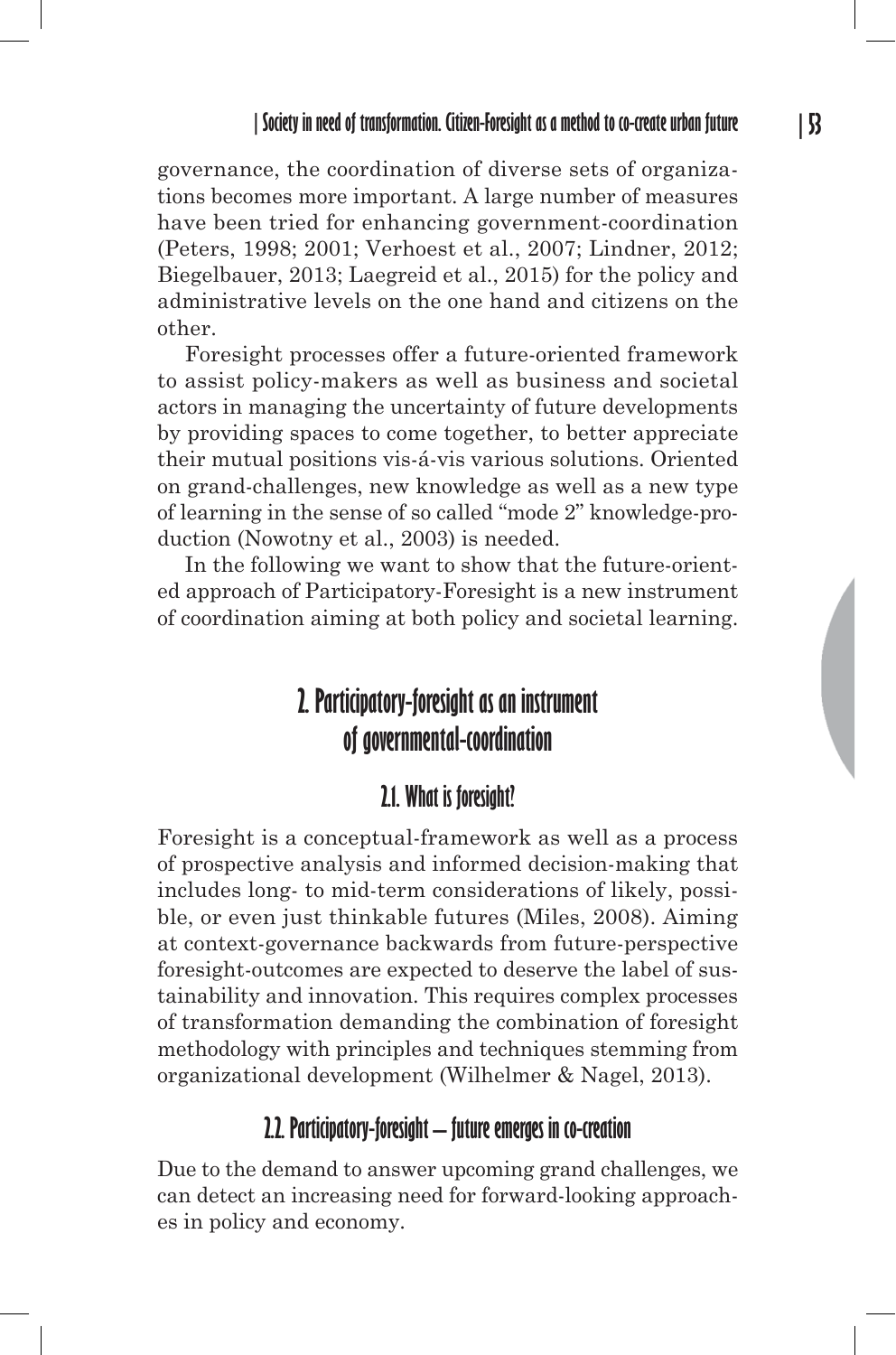Foresight allows:

- 1. the acceleration of change in science and society offering foresight expertise beyond short-term horizons;
- 2. the increase of interdependencies and interlinked networks by widening classic planning limits;
- 3. the limitation of room-of-maneuver of individual keyactors by carrying out coordinated action in the meaning of process and result:
- 4. answering to the demand for concerted orientation and visions by integrating diverse perspectives, disciplines as well as implementation of results while mobilizing stakeholders trough participation.

Social systems depend on their capability of collective sense-making processes. Organizations, projects and networks are obstructed in elaborating good results if their members start to struggle with each other. Reality becomes what gains an impact and that is why the intense communication within Foresight processes can influence the transformation of social systems. This demands opening options for exploiting given collective knowledge-repertoires of experts, civil society as well as decision-makers concerned. Nobody can drop out from his or her experiences, roles and context: dialogue-based Participatory-Foresight processes pick up and combine all these divers perspectives based on reliance, curiosity and appreciation for reliable and jointly assessable, future-oriented solutions.

The pioneer of European peace-movement Robert Jungk is said to be the inventor of Participatory-Foresight processes in the Eighties inviting ordinary people to discuss with experts of economy, science and policy. Thereby he aimed at enabling communities and networks to take the role of a counterweight to civil servants and politics.

Although we cannot know what will happen we shape with today's actions our future and create pictures of our world of tomorrow. The option to look back from a desirable future to the present allows building backwards-scenarios framing future-oriented roadmaps and action-plans. Thereby, Foresight processes are able to mobilize huge energy for implementation by means of motivating key players of different sectors.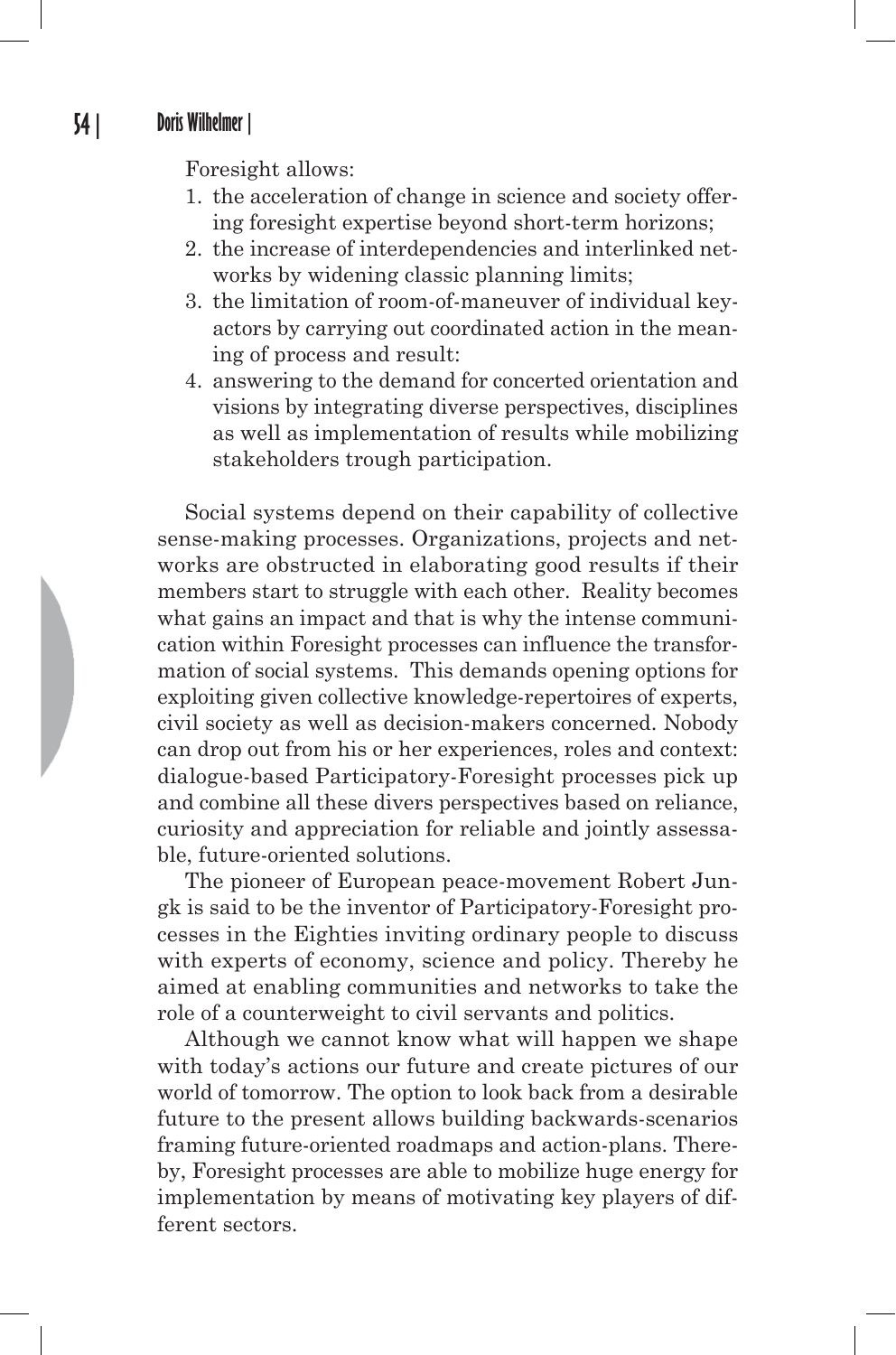One huge benefit of Participatory-Foresight is that with only little efforts radical changes of mental models and patterns-of-behavior can come to reality. The chance that stakeholders have transformed their mind-sets and routines afterwards is rather high.

Thus, foresight is implemented as an instrument of social context-governance by realizing a hybrid set-up for strategic reflection thus changing old debates by means of a wide participation.

#### **2.3. Foresight phases and method-mix**

Foresight processes on a timeline pass of three phases:

*The Pre-Foresight* – goals, orientation, the scope of timehorizon, stakeholders.

*The Main-Foresight* – environmental analysis of drivers & megatrends, emerging issues, scenarios & visions.

*The Post-Foresight* – strategies & policy recommendations, networks for decision, evaluation (Miles, 2008; Popper, 2008).



Figure 1: Circular Foresight Process (Wilhelmer & Nagel, 2013, p. 27).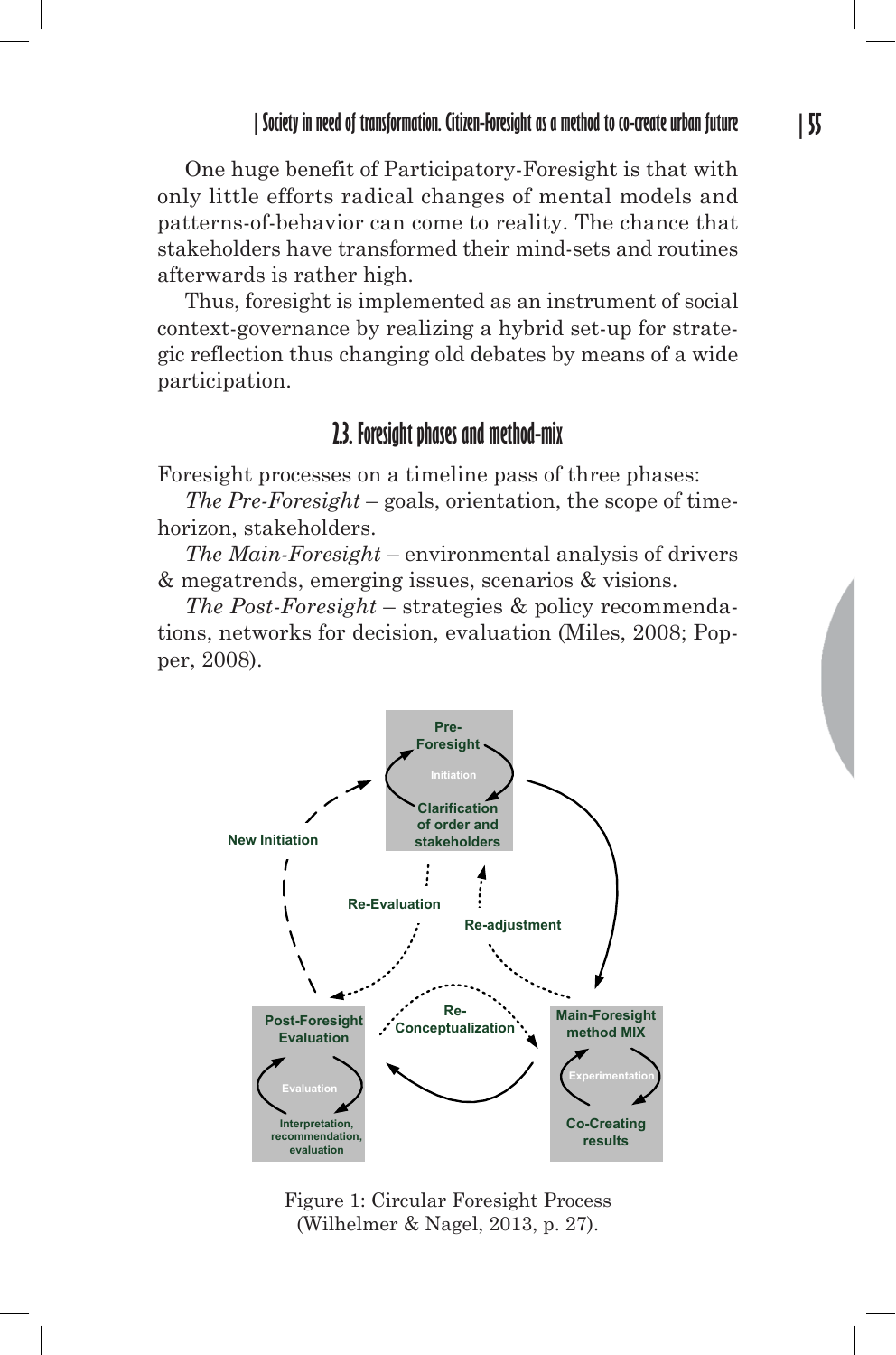In order to support decision-makers in setting-up foresight processes Wilhelmer and Nagel (2013) assigned foresight methodologies according to these three phases. Following Popper (2008), one may group all methods into four categories. Foresight methods aim at:

- 1. collection and interpretation of *expertise* available, e.g. expert-panels, interviews, scenario-building, roadmapping, etc.,
- 2. extrapolation of *evidence-based* knowledge from publi cations, patents, market/trend analysis, modelling, bibliometric searches, etc.,
- 3. *interaction* by means of Future Conferences, Open-Space, World-Café, citizen-panels, etc.
- 4. co-creation and *creativity* by means of wild cards, improvisation, play-back theatre, role-play, sciencefictioning, graphic facilitation, etc.



Figure 2: Popper's diamond (Popper et al., 2008).

Citizen-Foresights demand a suitable combination of these categories aiming at pacing citizens in their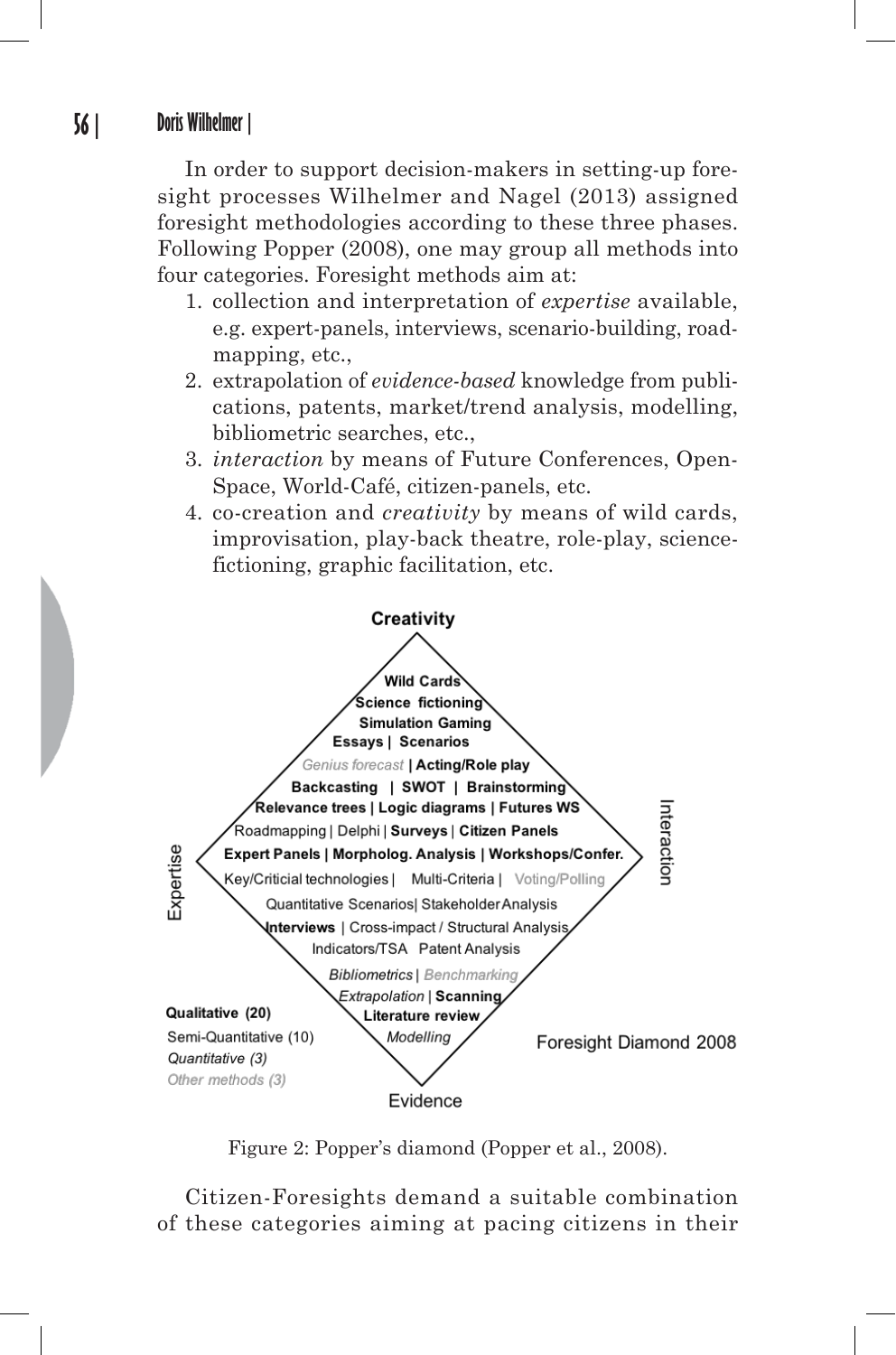mental models as well as leading them into new dimensions of observing and interpreting their environmentalcontext.

#### **2.4. Social foresight architectures**

Participatory-Foresight processes combine both logic and structural elements of project management as well as of (trans-)organizational development. In this regard, a *coreteam* and *steering-board*, an *advisory-board* and a *stakeholder-forum,* including 60 to 250 people, are essential for governing Citizen-Foresights.

The *core-team* is coordinated by a *foresight process-owner*, conceptualizing and facilitating the overall foresight process. Both the process-owner and the core-team serve as the heart and engine for conducting co-creation processes.

Members of the *large stakeholder-forum* assume responsibility for shaping process and results by contributing their personal experiences and expertise. Another key-mission is to reflect intermediate results with confidantes of "homeorganizations" thus spreading and adapting foresight results to environmental requirements.

The *strategic-steering-board* is the third element: it flanks the overall process, thereby involving clients to an unusually high extent. This allows for controversial discussions and mutual learning processes of clients as well as foresight core-teams.

The supplementary *advisory-board* brings together civil servants with researchers from universities and applied research in regular evaluation meetings.

These elements of context-governance aim at offering a suitable communication framework for enhancing the unfolding of trust, reliability and self-responsibility as well as the emergence of novel knowledge. Three set-ups of context-governance are bundling these structural elements aiming at a) process-governance, b) search for new information and c) transformation of mental landscapes and patterns of the stakeholder-forum as a system as well as individual members concerned:

a) *A governance set-up* (project-manager, core-team; steering-board, advisory-board in charge of conceptualizing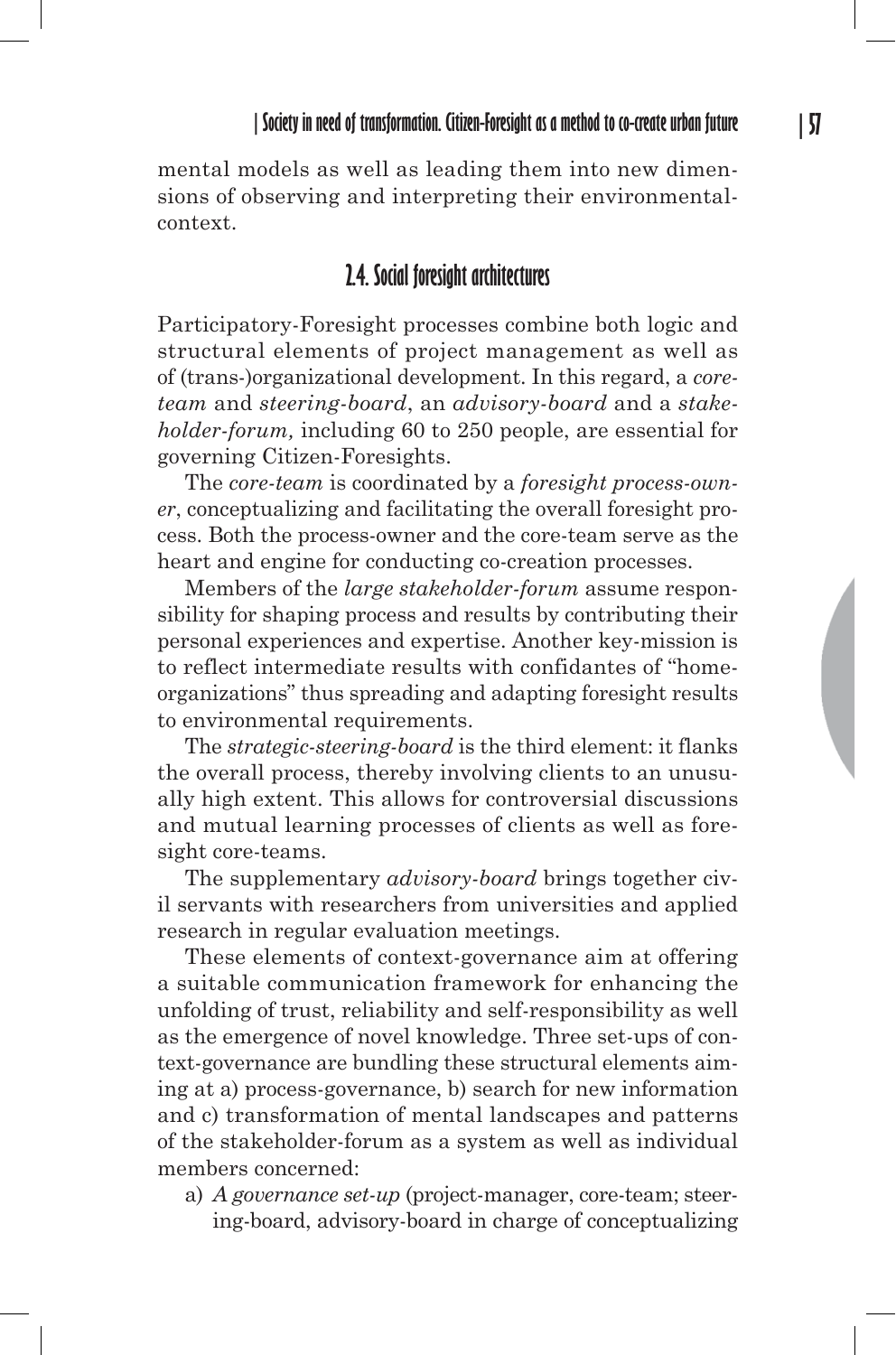the process design and conducting/ adapting the foresight-process).

- b) *A development set-up* (project-members; responsible for searches, patent analysis, modelling, etc.).
- c) *A transformation set-up* (stakeholder-forum responsible for contributing experiences, plausibility checks, assessments, etc.).





# **3. Preconditions for learning and societal change**

## **3.1. Context governance approach allowing system learning**

Willke (2004) points out that social systems are able to learn faster and more efficient than their competitors if they learn how to learn and if they decide on a strategic level, what should be learned preferentially. Thereby the instrument of large group processes and the collective wisdom of all stakeholders show up to be critical for engaging different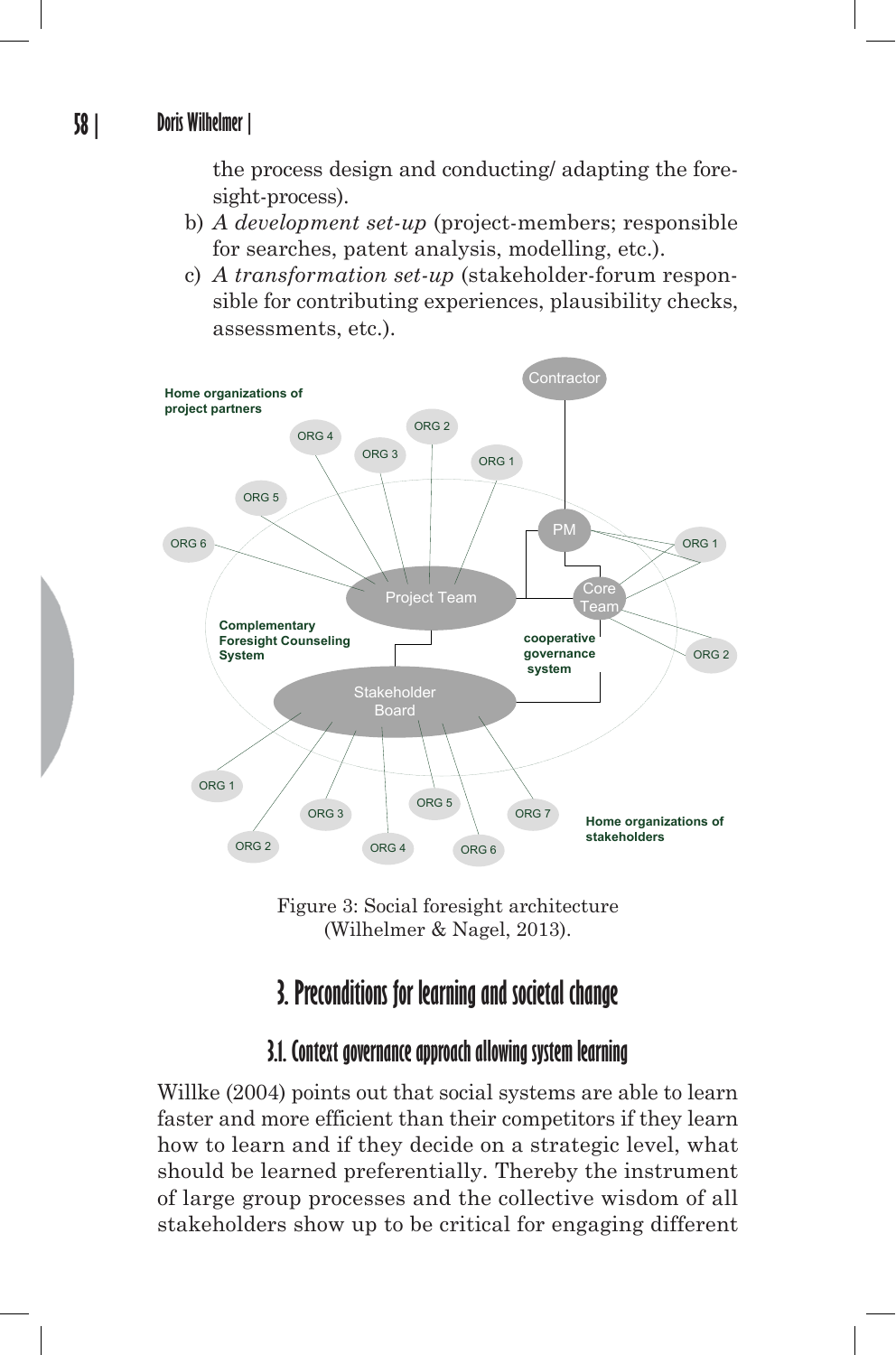voices, balancing interests and for making connections and coordinating experiments of novel thinking and acting (Cagnin et al., 2008). Especially feedback-loops between stakeholders encourage mutual learning processes.

This context-governance approach allows policies related to networks and community-building aiming at visioning, experimenting, mutual learning and co-creating as multidimensional multi-actor processes. This form of accountable governance is better able to jointly anticipate and adapt to future, addressing common challenges and spreading democracy at a global level (Boden et al., 2010). Finally, this approach allows transcending boundaries to better utilize multiple levers for shaping societal-change. Context-governance as a coordination-effort enhances communication and understanding between policy-silos thus supporting transformation (Cagnin et al., 2012).

#### **3.2. Paradox of how to decide under uncertain circumstances**

Modern social systems are characterized by a complexity, overburdening actors from policy, economy and science. Today's decision-makers face the challenge to align their organizations to a future and in parallel to accept, that future as a principle is neither foreseeable nor projectable. Decision-makers have to continuously deal with this constitutive paradox of the future in a smart way.

Solutions can only offer temporary optima for specific contexts. This provides continuous energy to revisit decisionmaking for complex challenges.

Dealing with uncertainty is in need of clear cornerstones to allow navigation. Clear scopes of governance set-ups and a high variety of instruments are needed for guiding strategic discourses in organizations and policy.

Following constructivist principles, foresight is seen as a communication process allowing future-oriented decisions in the present for the present. Methods thereby have to balance both the necessity and impossibility of future planning. Results not aiming at integrating both quickly are passed by reality.

A specific method-mix aims at allowing all stakeholders to better understand unexpected future developments. Thus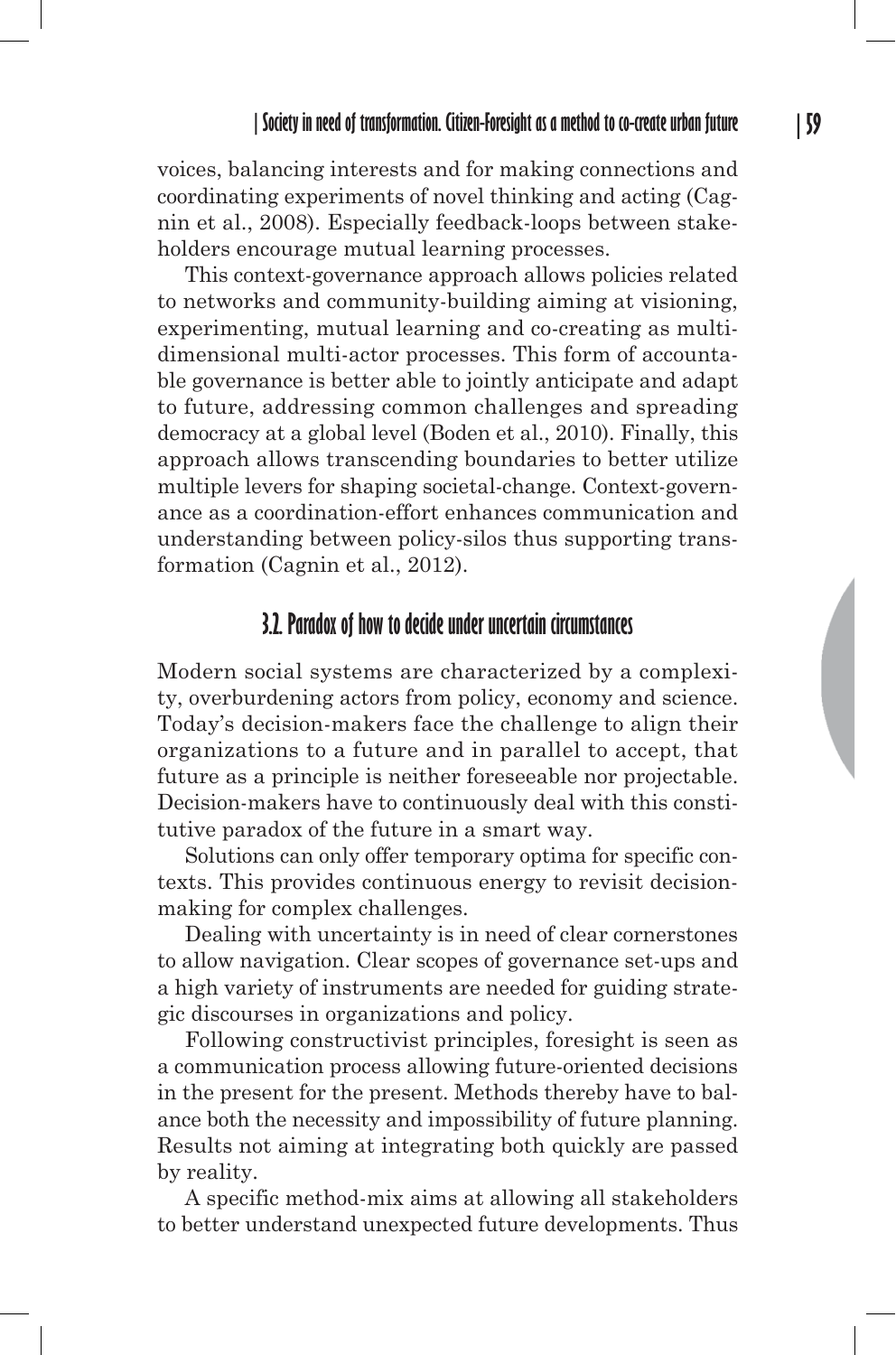co-creating futures offers a collective rehearsal for transformation in the present (Wilhelmer, 2013).

#### **3.3. Asking instead of telling**

A user-centered approach in policy coordination requires resigning from familiar expert-talks. This demands getting beyond expert-driven competition with respect to "truth" and "relevance". Researchers as well as experts from public authorities, NGOs and industry have to change from "telling" to "asking" and from "claiming" to "mutual learning". This demands an investment of more time than usual in clarification processes.

#### **3.4. Transformation in need of neutral OD-Counselors**

Societal transformation requires a context-tailored combination of both content point-of-view and mediation/socialprocess (Wilhelmer, 2009).

The organizational development (OD) allows to build an appreciative cooperation culture as well as to tailor a contextsensitive, multi-method approach by means of applying creative, interactive methods and analytical methods feeding in outside-perspectives.

OD initiates meta-reflection and self-organization of the project team supporting its navigation through contradictory logics and power struggles.

#### **3.5. Tomorrow-Today**

For shaping future-oriented processes of societal learning, one should take into account how humans can deal with past, present and future. Humans only can live in present as a principle (Schmidt, 2004). Only story-telling makes glimpses of yesteryears and possible futures accessible. Thus, past and future can be seen as construct of communication: observers in specific contexts following unique motivation construct stories. Sharing these stories allows also sharing appropriate rationales affecting our actions in daily-life. Modern brain-research points out that our biographical memory derives from combinations of faulty mementos (Markowitsch, 2013) and humans experience negative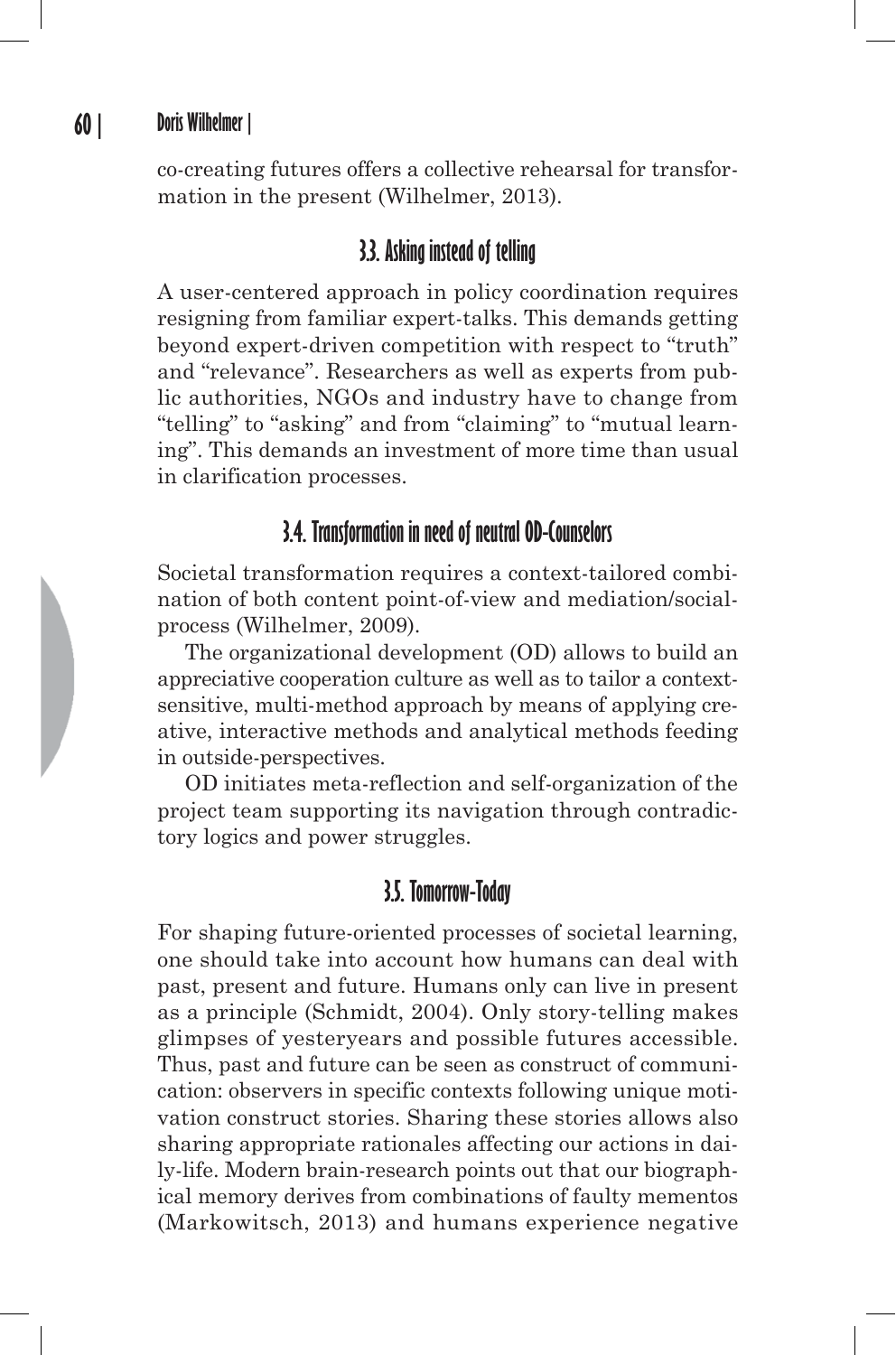stories on physical level. The body experiences a verbal threat of violence as a real happening injury (Schmidt, 2004). This makes story-telling such a powerful instrument aiming at transformation of mental models.

Milton Erickson (1954) calls the human's capability to go for journeys through time "pseudo-orientation in time" or "time-progression". This allows to experience of desirable future as present on an emotional and physical level. The flow and power inherent to the anticipated future delivers energy to change dysfunctional routines of thinking and acting.

#### **3.6. Crises demand powerful, collective images**

New knowledge often does not fit to traditional views of the world. Old ideas embedded in collective memories of clans, tribes and ethnic groups have to be adapted to new circumstances.

Humans, organizations and societies organize themselves by means of mental images like myths, legends, religions, etc. These stories enhance the cohesion of social systems by indicating desirable regimes. Brain research (Hüther, 2010) tells that collective images can give urgent orientation in times of disruptive cracks and the necessity of reshaping our living environments. Confidence and reliance drive social transformation processes.

Following Helmut Willke (1998), developing a joint desirable vision does not aim at obedience or behavioral change by group pressure. On the contrary, the insight that humans unfold surprising potentials when focusing on true visions works as a guiding principle for foresight processes: people learn on their own motivation beyond pressure and instructions.

Following this logic, vision-building cannot be conducted top-down but only can be co-created in a joint bottom-up process (Wilhelmer, 2013).

#### **3.7. Change is what happens before results are fed into implementation**

Long before formal results are implemented stakeholders already have changed their thinking and acting: change is what happens before official decision-making.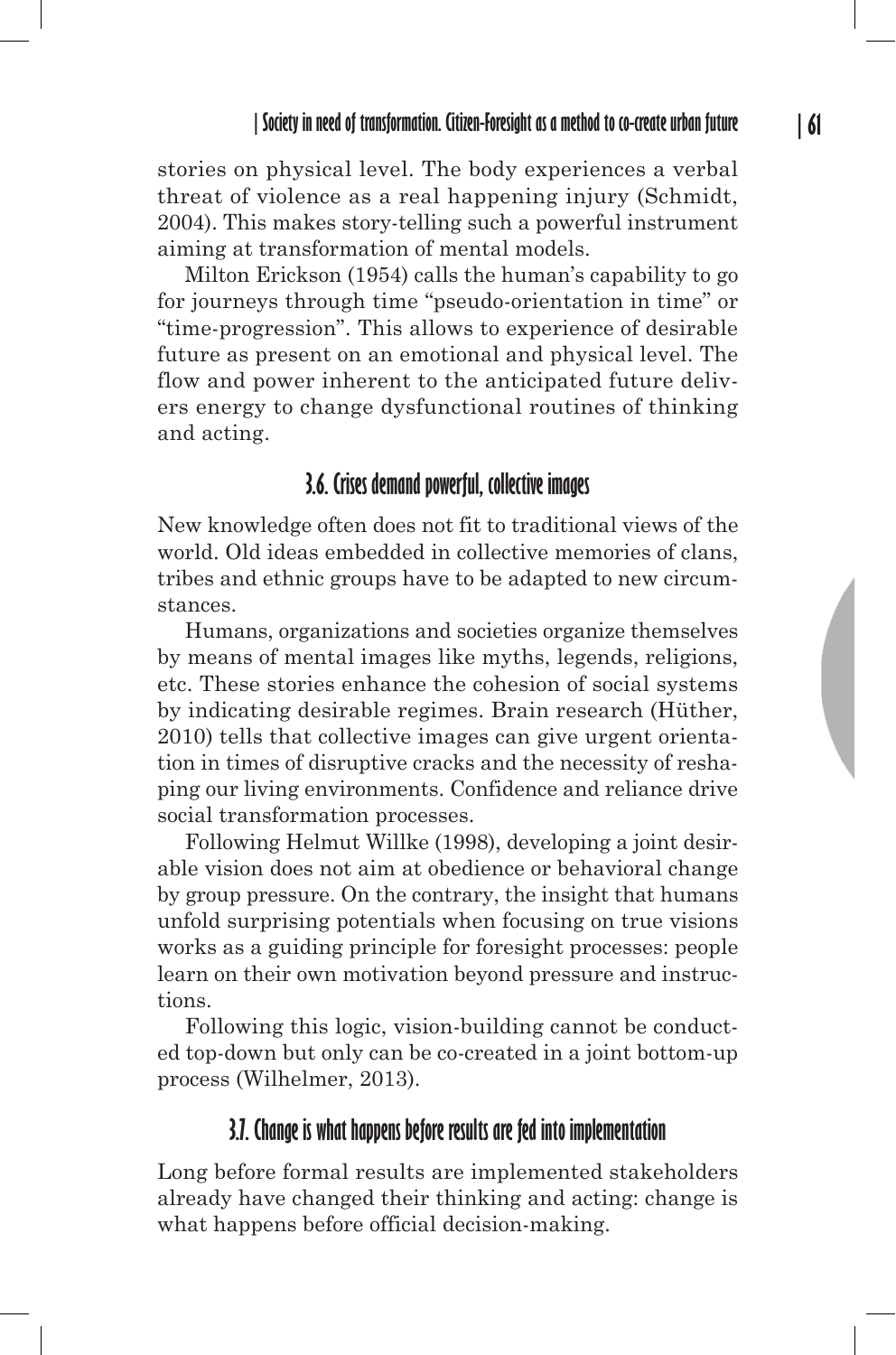Within "cultural-islands" (Schein, 2010), Participatory-Foresight initiates mutual learning processes. Cultural-islands open incubation rooms for generating new patterns of thinking and acting. Stakeholders oscillate between the two worlds of "daily routine" and "incubation room" thereby deepening insights and learning in practice. Participatory-Foresight allows the rehearsal-for-transition within protected transformation spaces. Additionally, collective assessments of appropriate findings drive transformationprocesses inside out thereby changing cultures and values of social systems. Finally, but most importantly, this approach increases the legitimation of policy-design outcomes and R&D-policy generated within the framework of a representative democracy.

#### **3.8. Sustainability in need of a combined top-down and bottom-up approach**

Sustainable impacts of foresight demand co-creation by a high variety of stakeholders concerned. This serves as precondition for effective policy and societal learning. No Foresight process can take place without a client. Successful policy coordination amongst other things needs an organizational-framework such as RTI-strategies on European and national level. Funding supporting-activities is very helpful. For the coordination in general, but especially for participatory activities the presence of urban and ministerial decision-makers is of utmost importance.

Foresight processes mark a social and political antithesis to short-term thinking and the habit to stick to one's own interests. There is a need to utilize tacit knowledge and innovative ideas for society referring to social innovation "by its ends and needs" (Wilhelmer, 2013). From a democracy-policy perspective, aiming at wellfare policy and societal change there is a need of inclusion of a wide range of people.

#### **3.9. We are the change**

Nowadays stakeholders have an important role in view of finding adequate answers to grand challenges in democratic manner. The entrepreneur and pioneer Paul Hawken points out an increasing role of non-profit organizations since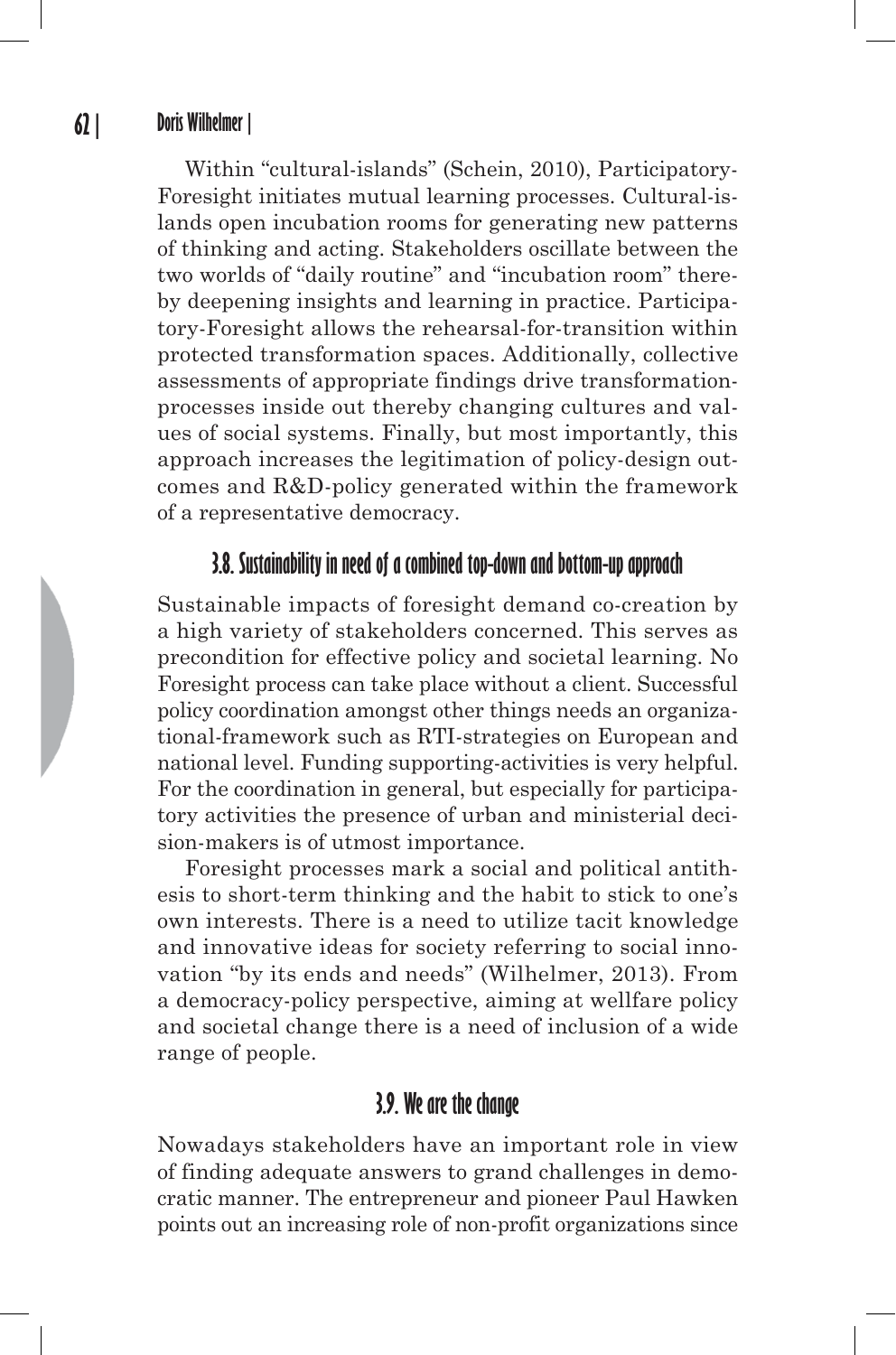the Nineties: counting international non-profit-organizations Hawken indicates an increase from 40 organizations in 1948 to 700 organizations in 1992 without counting NPOs on national level. This development marks a great social movement and his hypothesis is that it reacts to the increasing awareness of urgent threats deriving from climate change and limited natural resources of our planet (Senge et al., 2011).

#### **3.10. Governing social systems from a long-term future perspective**

Scenario-building addressing a long time ahead unfolds novel spaces for creativity. Most people imagine themselves to be 80+ years old, facing radically changed environments and physical conditions or anticipating their individual death. This widens the perspective on the evolution of generations, societies and of our planet as a whole. While mind becomes free on the mental stage, fantasy and engagement emerge. In magic moments like this, we can perceive reality in an unbiased and unprejudiced way as if a curtain would be drawn aside. Governing from a future-perspective opens free space to identify a high variety of levers aiming at transformation.

# **4. Challenges of two Citizen-Foresight cases**

In the following we will describe two AAL Citizen-Foresight processes in Austria, one taking place in an urban and the other in a rural area. The overall goal of both Citizen-Foresights was to lift current and future demands for activeassisted-living technologies for elderlies.

# **4.1. Case study WEGE-2025**

Starting with the rural area, we saw ten, small, neighboring municipalities of Mühlviertel, acting as client and user. This area suffers from missing economic and educational infrastructure. As income only derives from agriculture and crafts, most young people already left for studies and jobs to nearby cities. Thus, mostly elderlies live in one-family houses in the midst of a beautiful countryside suffering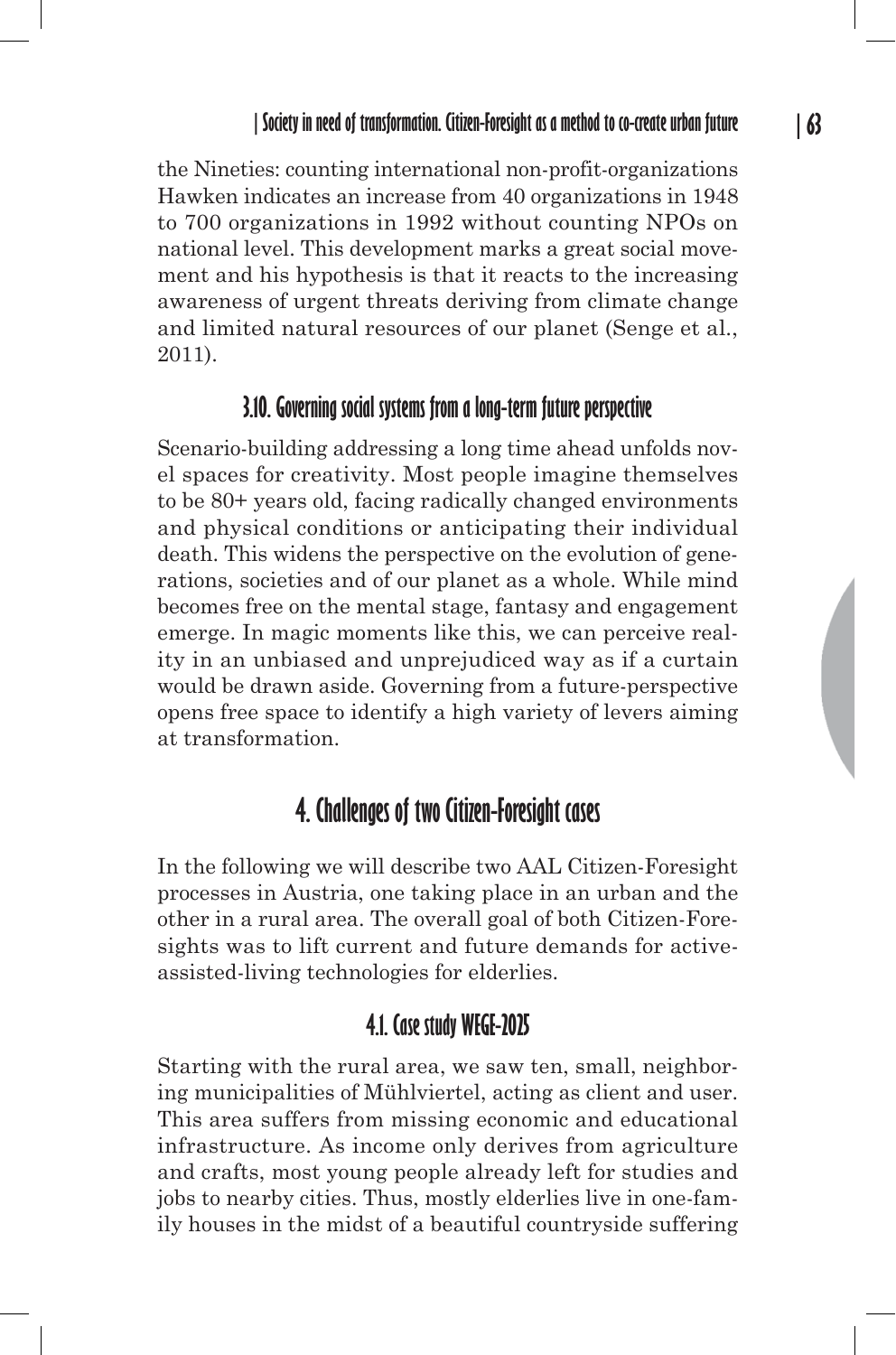from immobility, isolation and helplessness when losing their partners by reason of death. As the number of physicians is shrinking, there is an increasing risk of health threat for aged people. In order to go against migration and shrinking public budgets ten mayors started coordinated actions about twelve years ago addressing the inclusion of young people, migrants and elderlies. They aim at extending their poor ICT and mobility infrastructure, which is seen as utmost source for future prosperity of the region. Thus, mayors require formal results based on hardfacts, legitimating claiming for more federal engagement. Regarding the Citizen-Foresight WEGE-2025 case, besides 50 to 60 voluntarily stakeholders, about half of the mayors continuously joined the mutual learning-processes. The other 50% kept in distance only visiting regularly steering-board sessions. As an external project partner claimed the mayors' coaching to be exclusively his responsibility, balancing both interests of mayors and citizens turned out to be a tough challenge for the project-manager and process-owner.

On the one hand, half of the mayors and about 50 citizens jointly developed an implementation-project including mobility, medical services and regional health-care-coordination. On the other hand, the five mayors and their project coach came independently up with the plan to submit a dissemination-APP in order to push the extension of the regional ICT-infrastructure. From a systemic perspective, WEGE-2025 was very successful: citizens and mayors supported the submission of the dissemination-APP based on the new awareness that the upcoming ICT-revolution will change all areas of life. Additionally, citizens started transforming one-family houses into shared housing projects thus continuing cooperating on an informal level. Besides, the local project manager was offered an executive-function of the largest assisted accommodation for elderlies.

Challenges for the research-team were to a) carefully build on results of already existing initiatives, b) meet the need of citizens to articulate their problems and jointly build on solutions in an inspiring and joyful atmosphere. Additionally, the team had to meet the requirements c) of five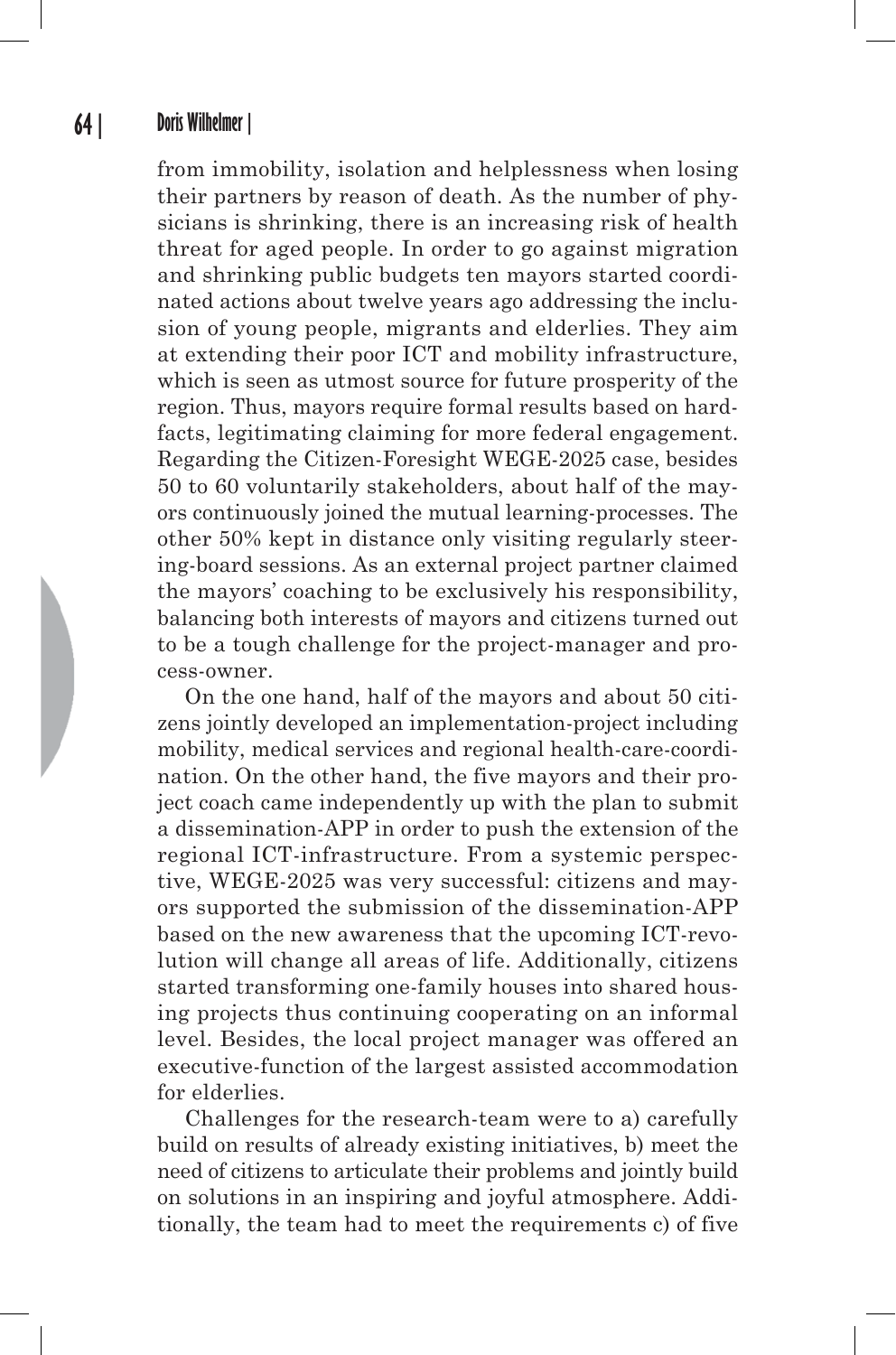mayors interested in the needs and wants of their citizens and enjoying to deepen relationship within dialogues and d) of another five mayor to quickly receive results for successfully negotiating with federal ministries. Besides, the Citizen-Foresight had to e) allow both mutual-learning as well as formal foresight results and to f) enhance decision-making for a follow-up demonstration project.

### **4.2. Case study SAIL-Vienna-2035**

Well-educated and successful founders of the self-organized residential house *Sargfabrik* (100 flats) are facing their upcoming retirement. Used to self-responsibly shaping their mode of housing, working and influencing Austrian policy regarding climate-change, green mobility etc. the founders decided to self-responsibly prepare a supportive environment for their 3rd and 4th phase of life. An additional property was bought and a Citizen-Foresight was submitted in order to support conceptualization and implementation of an innovative care-service for the residential house and its neighboring district. The Austrian funding-agency FFG decided for funding, as self-organized residential housingassociations are seen as social-innovation, able to increase the variety of aging-cultures and the life-quality of all urban generations.

The now ongoing Citizen-Foresight includes about 50 voluntary stakeholders, the majority originating from Sargfabrik restocked by a few members of three additional residential houses and several citizens from a neighboring-district. Besides, an important Viennese care-organization and representatives of companies, the municipality and infrastructure-ministry join the future-workshops.

The local project management at the same time holds a function in the Sargfabrik management-board. For Sargfabrik she has to guarantee an entertaining process and a project result supporting the build-up of the care-services. Immediate feedback of management-board-members and inhabitants to single foresight-steps aim at pushing her to come up to their specific expectations.

Contrariwise, being a member of foresight core-team, she has to answer needs of all stakeholders and to support the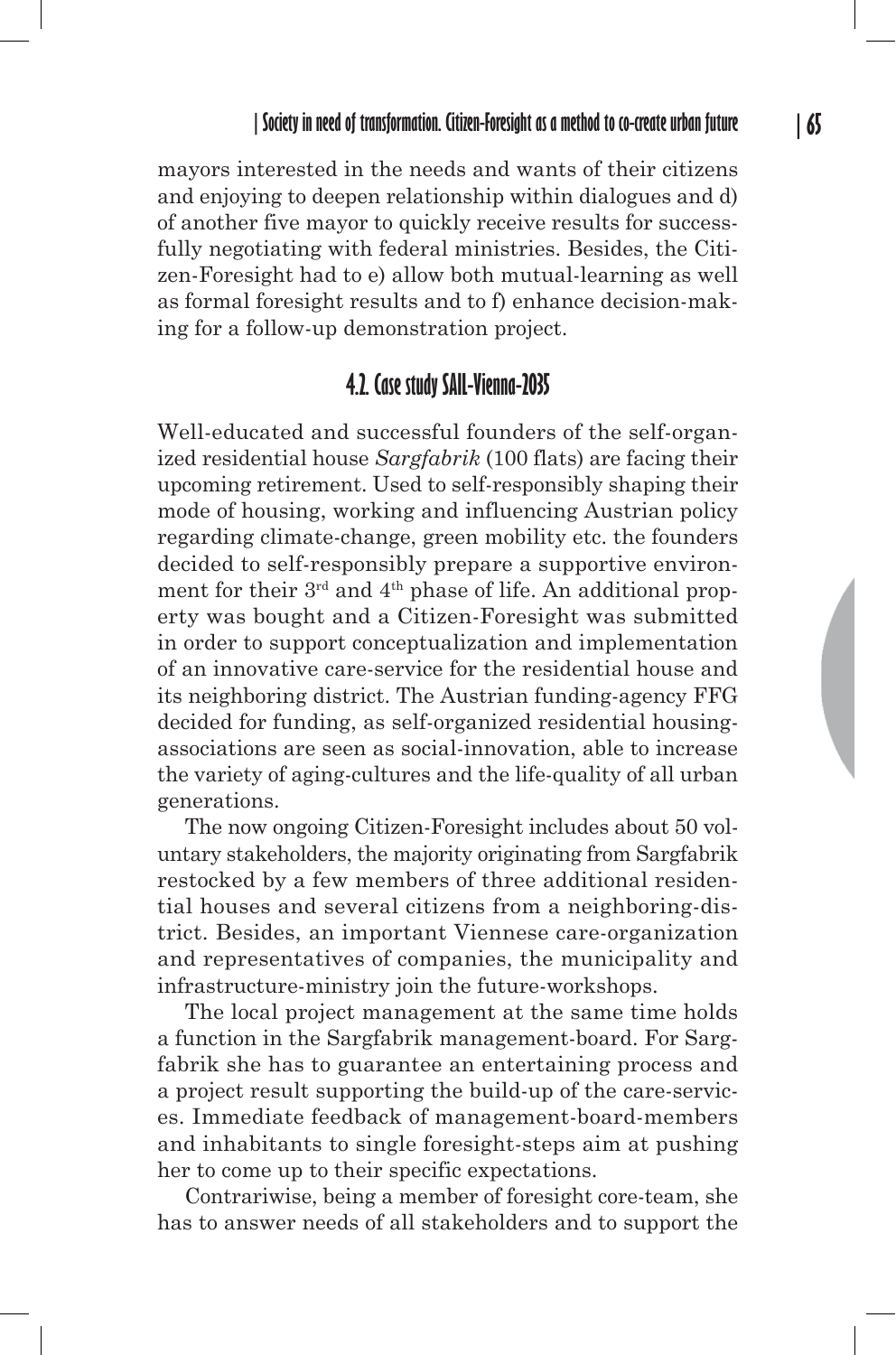realization of project-goals set by the Austrian funding-agency. This multi-functional role demands high role-flexibility and huge clarification-efforts in the core-team in order to allow the application of a neutral transformation-room for mutual learning.

As the residential housing community has developed specific values and communication-patterns over time the project-team from the very beginning faced an intensive cohesion critically questioning stakeholders and projectmembers coming from outside. Translating and interlinking foresight-terms and methods to given needs was essential for carefully and steadily built-up trust for the steering committee as well as inhabitants concerned. But it was only after the steering-group members were able to shape foresight-methods and stakeholders transformed best- and worst-case scenarios in impressive play-back scenes (sketches) the cohesion of the overall stakeholder group and satisfaction of Sargfabrik members emerged. Inhabitants demand a continuous stage allowing performing their beliefs and insights. This forces the project-team to find a suitable way to allow analysis and results on base of a highly innovative method-mix. Without touching hearts and opening desires, project members had no chance to get in touch with the citizens initiating dealing with new-information and allowing group-cohesion including also "strangers" from outside.

Challenges for the project-team were to a) guarantee outside-perspectives and information complementary to a self-contained residential home-culture, b) buildup a trustful relationship remaining in parallel distinct beyond assimilation, c) appreciate and meet the needs of all stakeholders in an equidistant-mode. Besides the Citizen-Foresight had to d) offer free-space for inspiring, mutual learning and to e) support decision-making for a follow-up project.

# **5. Selection-criteria for a context-sensitive method-mix**

Selection-criteria for both Citizen-Foresight cases reflect challenges of their contexts. The following comparison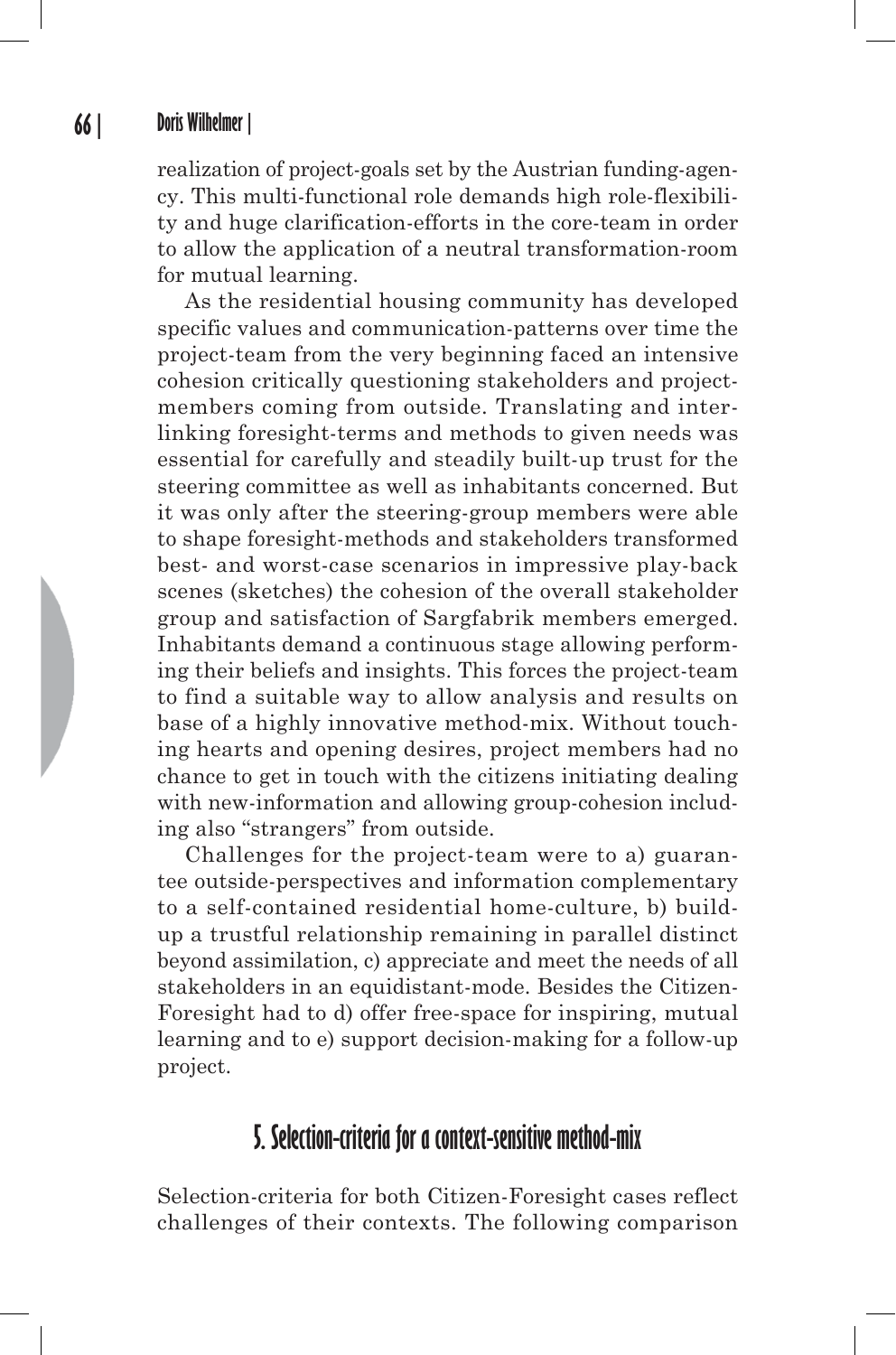of both Citizen-Foresights shows that dislodged contexts and the inclusion of mayors (WEGE-2025) demand huge coordination efforts and self-reflexivity of project teams. On the demand-side, we see citizens prefer inspiring, interactive methods while mayors often call for external expertise. Thus Citizen-Foresights including politicians and citizens require balancing expert-driven (top-down) and creativity-driven methods (bottom-up) in an equivalent way. While mayors claim responsibility for decision-making, decision-making of the residential house remains in the hand of inhabitants concerned.

Stakeholder-forums including self-organized communities often suffer from a lack of outside perspectives. This requires widening the variety of stakeholder-groups and adding advisory-boards counterbalancing internal-driven steering-boards. As self-organized communities are both, end-users and decision-makers, there is no specific demand for external expertise aiming at legitimating. In contrast to policy-foresights, mutual learning and fun are utmost for dealing with unfamiliar terms and information. Enhancing deepening the relationship between residential housing members and lifting tacit knowledge available serves as a central precondition to offer outside perspectives and initiate learning inside out.

Table 1 Selection-criteria | method-mix | Citizen-Foresights

| WEGE-2025 "Mühlviertel"                                                                                                                                                     | <b>SAIL-Vienna 2035</b><br>"Sargfabrik"                                                                                                                                                                                                                              |
|-----------------------------------------------------------------------------------------------------------------------------------------------------------------------------|----------------------------------------------------------------------------------------------------------------------------------------------------------------------------------------------------------------------------------------------------------------------|
| 1. Criterion: previous initia-<br>tives<br>Methods: project-team:<br>interviews, searchers, litera-<br>ture-reviews; expert-panels;<br>Architecture: Local project-<br>team | Criterion: outside-perspec-<br>$2_{-}$<br>tive<br>Methods: advisory-board<br>& steering-board: <i>steer</i> -<br>ing-board members learning<br>from advisors; project-team;<br><i>inputs, analytical methods;</i><br>Stakeholder-forums: stake-<br><i>holder-mix</i> |
| <b>Expertise</b>   Evidence                                                                                                                                                 | <b>Expertise</b>   Interaction                                                                                                                                                                                                                                       |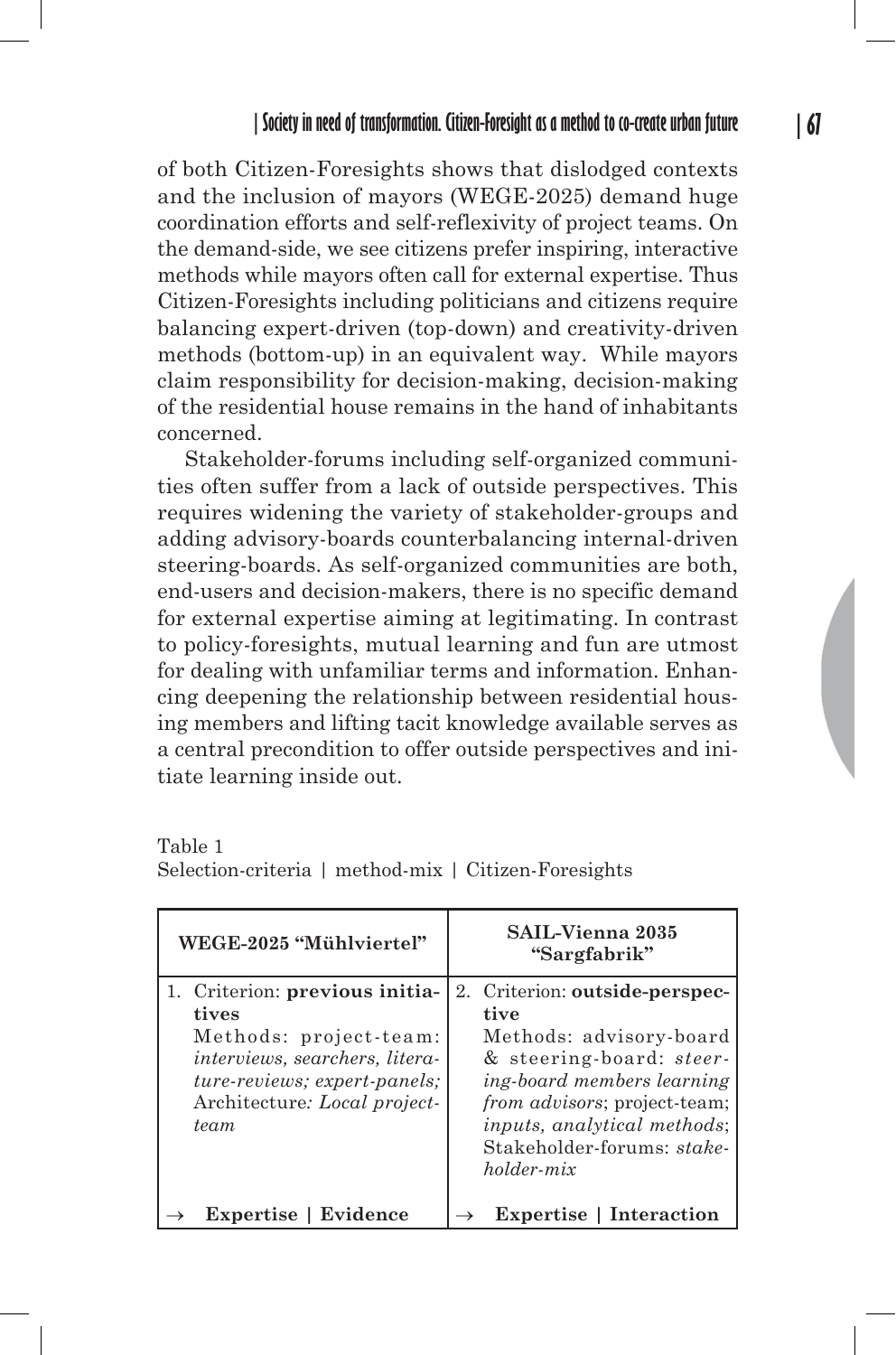| 3. Criterion: Group-Cohesion<br>Methods: stakeholder-forums:<br><i>visioning, pseudo-orientation</i><br>in time; sketches; science-fic-<br>tioning; improvisation-thea-<br>tre; graphic facilitation                                                                                                                                                                                                    | Criterion: system-logic &<br>4.<br>patterns; values, human-<br>wants<br>Methods: stakeholder-forums:<br>in-depth-interviews; stake-<br>holders' interview & learning-<br>journeys; painting; sketches;<br>story-telling, story-writing |
|---------------------------------------------------------------------------------------------------------------------------------------------------------------------------------------------------------------------------------------------------------------------------------------------------------------------------------------------------------------------------------------------------------|----------------------------------------------------------------------------------------------------------------------------------------------------------------------------------------------------------------------------------------|
| Creativity<br>$\rightarrow$                                                                                                                                                                                                                                                                                                                                                                             | Creativity                                                                                                                                                                                                                             |
| Criterion: Common-ground mayors & citizens  <br>WEGE-<br>5.<br>2025                                                                                                                                                                                                                                                                                                                                     |                                                                                                                                                                                                                                        |
| Methods: steering-board: assessment of intermediate results<br>stakeholder-forums: sense-making & sounding-role of mayors;<br>moderation of break-out-groups                                                                                                                                                                                                                                            |                                                                                                                                                                                                                                        |
| Interaction<br>$\rightarrow$                                                                                                                                                                                                                                                                                                                                                                            |                                                                                                                                                                                                                                        |
| Criterion: Mutual-learning   WEGE-2025<br>6.<br>Methods: project-team: cultural-islands; stakeholder-forums:<br>implementation of trust $\&$ appreciation; co-creation; design-<br>thinking approach; scale-parties; World-Café; delegation con-<br>ference; key-technologies; result-gallery; collaborative mapping;<br>ethnological learning-journeys, etc.<br>$\rightarrow$ Creativity   Interaction |                                                                                                                                                                                                                                        |
|                                                                                                                                                                                                                                                                                                                                                                                                         |                                                                                                                                                                                                                                        |
| Criterion: Having Fun   SAIL-Vienna 2035<br>7.<br>Methods: See Criteria "mutual learning" & "group-cohesion"<br><b>Creativity   Interaction</b><br>$\rightarrow$                                                                                                                                                                                                                                        |                                                                                                                                                                                                                                        |
| Criterion: Formal-results Methods   WEGE-2025<br>8.<br>steering-board-WS: assessment of results; stakeholder-forums:<br>environmental-analysis; story-lines; scenario-building; road-<br>mapping; action-plans; reports; final conference;<br>Expertise<br>$\rightarrow$                                                                                                                                |                                                                                                                                                                                                                                        |
| Criterion: decision-making<br>9.<br>of mayors;<br>Methods: steering-board-WS<br>$\rightarrow$<br>Interaction                                                                                                                                                                                                                                                                                            | 10. Criterion: decision-making<br>of the system-as-a-whole;<br>Methods: social-architecture;<br>stakeholder-forums: see crite-<br>ria Group-cohesion; mutual<br>learning; having fun;<br>$\rightarrow$ Creativity   Interaction        |
| Main focus of methods                                                                                                                                                                                                                                                                                                                                                                                   | Main focus of methods                                                                                                                                                                                                                  |
| $\rightarrow$ Interaction 3 x<br>$\rightarrow$ Expertise 2 x<br>$\rightarrow$ Creativity 2 x                                                                                                                                                                                                                                                                                                            | $\rightarrow$ Interaction 3 x<br>$\rightarrow$ Creativity 3 x<br>$\rightarrow$ Expertise 1 x                                                                                                                                           |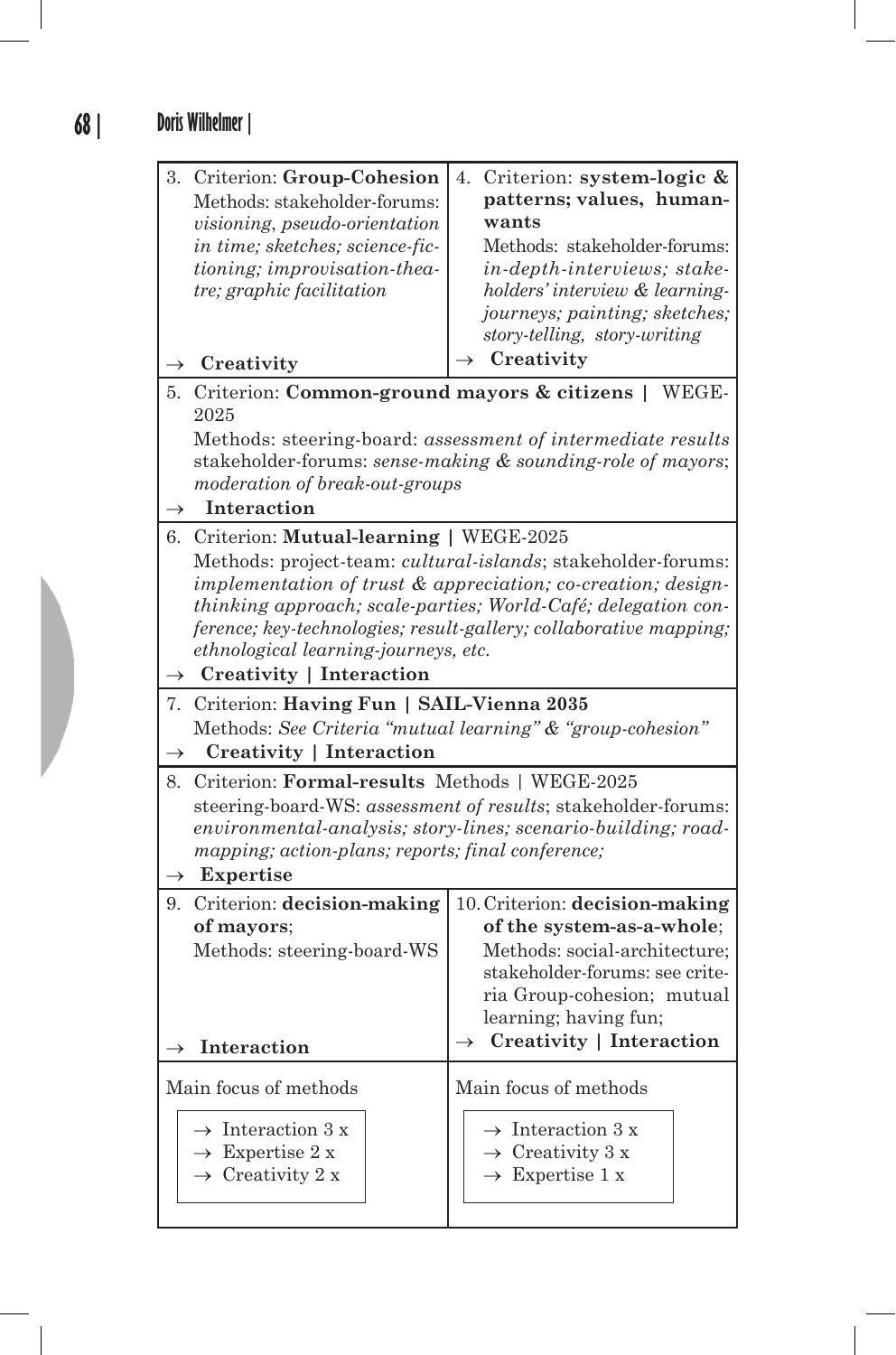Summing up we see that Citizen-Foresights have a primary focus on interaction and creativity. Citizen-Foresights including policy-makers require more external expertise and analytical methods whereas mainly citizen-driven foresights do not work without carefully building-up trust and allowing citizens to show their claims and capabilities. Referring to experiences related to Policy-Foresights e.g. Freightvision-Europe (Helmreich et al., 2011; Wilhelmer, 2013), FV-Austria (Wilhelmer, 2013) we see that Policy-Foresights primarily apply expert and evidence-driven methods, completed by interactive set-ups. Creative methods within these application fields are only on rare occasions.

# **6. Conclusion: societal transformation in need of hybrid co-creation set-ups**

Our overall conclusion is that coordination of diverse organizations, as part of governance of societal change needs reflexive system learning.

Due to the circumstance that dealing with complex societal transformation demands comprehensive efforts of a wide range of organizations, we claim that new, hybrid formats like Participatory and Citizen-Foresights, living-labs, or city-labs interlinking diverse stakeholders in co-creation are strongly needed.

Applied research should go on implementing and evaluating the transformative effect of these hybrids. This will allow an important step forward to implementing various innovative formats for coordinating societal transformation in European practice.

## **References**

- Biegelbauer, P. (2013). *Wie lernt die Politik Lernen aus Erfahrung in Politik und Verwaltung*. Wiesbaden: Verlag für Sozialwissenschaften**.**
- Boden, M., Cagnin, C., Carabias, V., Haegeman, K. and Konnola, T. (2010). *Facing the future: time for the EU to meet global challenges*, EUR 24364 EN. Luxembourg: Publications Office of the European Union.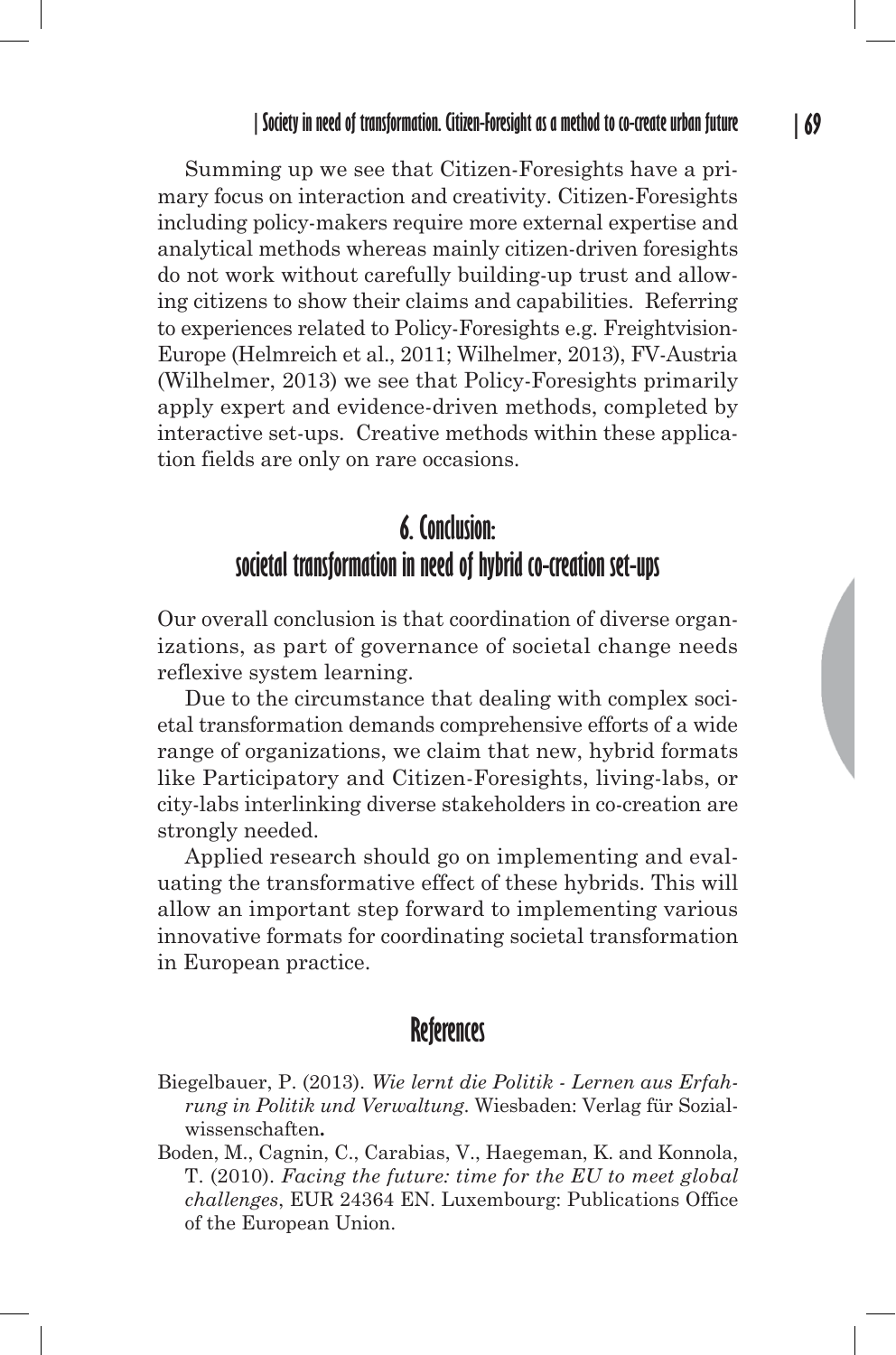- Cagnin, C., Keenan, M., Johnston, R., Scapolo, F., Barré, R., (Eds.) (2008**).** *Future-Oriented Technology Analysis –Strategic Intelligence for an Innovative Economy*. Heidelberg: Springer Verlag.
- Cagnin, C., Amanatidou, E., Keenan, M. (2012). Orienting European innovation systems towards grand-challenges and the roles that FTA can play. *Science and Public Policy*, 39(2), 140-152. doi:10.1093/scipol/scs014
- Erickson, M. H. (1954). Pseudo-orientation in time as an hypnotherapeutic procedure. *International Journal of Clinical and Experimental Hypnosis*, *2*(4), 261-283.
- Freeman, C., Soete, L. (1997). *The Economics of Industrial Innovation*. London: Pinter.
- Georghiou, L., Cassingena Harper, J., Keenan, M., Miles, I., Popper, R. (2008). *The Handbook of Technology Foresight: Concepts and Practice*. Northampton, MA: Edward Elgar Publishing.
- Helmreich, S., Düh, J., Kubeczko, K., Wilhelmer, D. (2011). Foresight Process. In: S. Helmreich, H. Keller (Eds.), *FREIGHT-VISION – Sustainable European Freight Transport 2050. Forecast, Vision & Policy Recommendation*. Berlin-Heidelberg: Springer Verlag.
- Hüther, G. (2010). *Die Macht der inneren Bilder. Wie Visionen das Gehirn, den Menschen und die Welt verändern*. Göttingen: Vandenhoeck & Ruprecht Verlag.
- Laegreid, P., Sarapuu, K., Rykkja, L. H., Randma-Liiv, T. (2015). New coordination challenges in the welfare state. *Public-Management-Review*, 17(7), 927-939.
- Lindner, R. (2012). Cross-Sectoral Coordination of STI-Policies: governance principles to bridge policy-fragmentation. In: *Innovation System Revisited: experiences from 40 years of Fraunhofer ISI Research* (pp. 275-289). Stuttgart: Fraunhofer Verlag.
- Markowitsch, H. J. (2013). A paradigm shift is needed! In: M. Eckoldt, *Can the brain understand the brain? Dialogues about brain-research and the limits of perception and insights* (pp. 25-28). Heidelberg: Carl-Auer Verlag.
- Miles, I. (2008). Foresight Methodology. In: L. Georghiou, J. C. Harper, M. Keenan, I. Miles., R. Popper (Eds.), *The Handbook of Technology Foresight: Concepts and Practice*. Northampton, MA: Edward Elgar Publishing.
- Nowotny, H., Scott, P., Gibbons, M. (2003). "Mode 2" revisited: The new production of knowledge. *Minerva*, 41(3), 179-194.
- Peters, B. G. (1998). Managing Horizontal Government: The Politics of Co-Ordination. *Public administration*, 76(2), 295-311.
- Popper, R. (2008). How are foresight methods selected? *Foresight*, 10(6), 62-89.
- Rittel, H., Weber, M. (1973). Dilemmas in a general theory of planning. *Policy Sciences*, 4(2), 155-69.